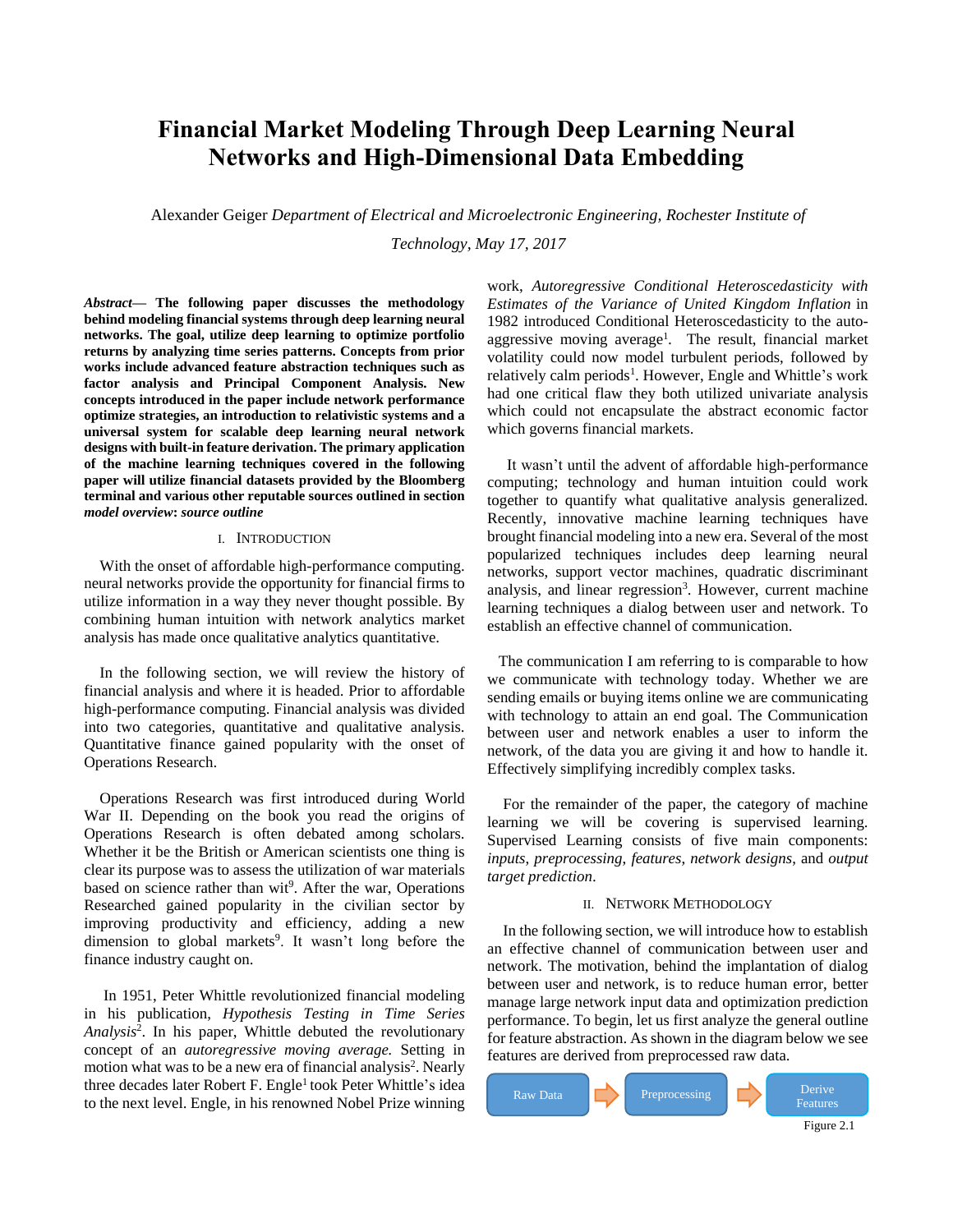# *Feature Terminology*: *Attribute Introduction*

After the features have been derived they are sent to the neural network to predict a target output. The connection between features, layers and output predictions is critical to network design, development, and optimality. When dealing with high-dimensional datasets, allocating *inputs* to *layers* poses major challenges. To overcome this obstacle both feature's and layers utilize *attributes*. An attribute is an organization system which enables the user to inform the network *what* the data is, *how* to handle the data, and *where* connections need to be made.

The result, an automated process for feature derivation, and network connections. Attributes are comprised of properties, which act as a labeling system allowing the network to interpret, process, and allocate data throughout the network. Effectively standardize *input* to *layer*, *layer*to *layer*, and *layer* to *output* connection through Attribute Logic.

*Attribute Logic* allows individual network layers to accept or reject an input feature based on their specific *attribute properties.* The attribute properties of layers are inherited by a pre-defined logic based network topology. Once a layer *receives* an input feature it assimilates to the attributes. Therefore, the layers develop attributes and are able to connect with other layers, as input features did with them. The result, a standardization of combining complex parallel and series substructures in the design of deep learning networks. Figure 2.1 demonstrates how attribute logic can be utilized for network design.

# *Attribute Connection Outline*

The Attribute is composed of five main properties that govern *Attribute Logic.* They are defined as*, Theme, Expression, Group, Trait, and Feature.* For *user-defined* features, only two properties, *group,* and *traits* are utilized in network design. For simplicity let us cover the user-defined feature network attribute design process:



The *group* determines the origin of raw data. Whereas the **trait** specifies how the data was derived. The shorthand notation for defining attributes of only one group and one trait is denoted as:

$$
Attributes \rightarrow \{Group, trait\}
$$

Likewise, the notation for defining attributes with multiple traits  $\rightarrow Trait_1$ , Trait<sub>2</sub> is written as,

$$
Attributes \rightarrow \{Group, Trait_1\,Trait_2\}
$$

Where a space separates  $Train_1$  and  $Train_2$ . Figure 2.2 demonstrates a simple example of how attribute logic can be utilized to govern the connections between the *input* to *layer*, *layer* to *layer*, and *layer* to *output* connections.



Figure 2.3

#### *Attribute & Feature Automation*

For complex networks which utilize automated feature derivation techniques, all attribute properties are used. Properties provide an effective means of data organization and communicating between the network and user. To better convey the development of the neural network design process let us think of it as an assembly line process where data is processed such that it can be fed into a network. The assembly line process is composed of three stages: *General Preprocessing*, *Feature Derivation,* and *Architecture Design*.

The first stage General Preprocessing begins when key information is abstracted from the raw input data variable names. The abstracted information is then uploaded to the attribute properties. After the attributes have been processed normalization and transformation techniques preprocess the data to optimize network performance.

Once the data has been pre-processed it is now ready to undergo Feature Derivation. Feature Derivation starts when the Macro analysis is applied to the various company episodes. The episodes separate the company's financial data from one another allowing companies to be processed independently and as a group. One of the problems of macro analysis is the statistical calculations utilized in the process produces a large quantity of data. To overcome the problem high-dimensional data embedding is used to make the data's dimensionality more manageable. Once the macro analysis has been applied, time series feature derivation techniques are utilized to analyze data. For a more in-depth look at the methodology of data pre-processing, feature extraction and high-dimensional data embedding please refer to the following section *Feature Derivation and Methodology*.

Lastly, once the attributes have been defined, data has been pre-processed and features have been derived the architecture design process can now begin. The data is then fed into the network through attribute logic. Where the attributes define the connections between the input to layer, layer to layer, and layer to output connections.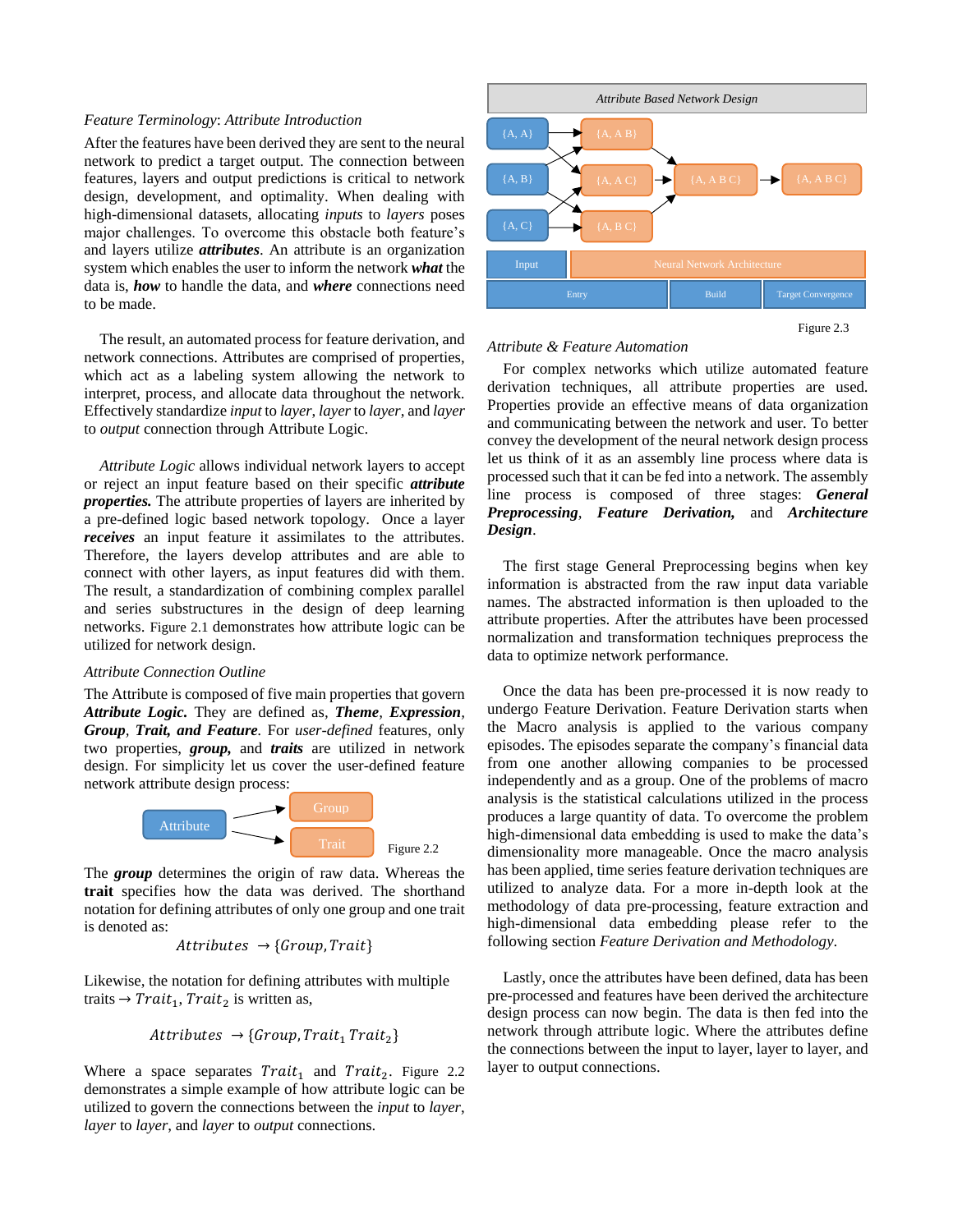# *Network Design Theory*

In ordinary networks, a network is comprised of three layers an *input layer*, a *hidden layer*, and an *output layer*. When dealing with high-dimensional data a single input layer can become problematic. In order to effectively handle highdimensional data, we discuss how the implementation of attribute logic based topology is implemented to optimize network performance.

To do this deep learning neural network architecture is characterized by three stages which and two hierarchal structures. The hierarchal structures named *section* and *subsection* are the fundamental building blocks of the network design process. The largest of the bunch sections act as the fundamental building blocks of the stages. Sections are comprised of subsections which intern hold layers filled with neurons. The goal of using an intricate architecture is to parallelized high-dimensional data through attributes to govern data propagation.



Figure 2.4

The first stage, *Entry,* is a single and or multi-sectional layer where features and layers make contact. Stage two, *Build,* is multi-sectional, where layers form connections with other layers. Lastly, stage three, *Target Convergence,* is a single section comprised of one layer where all layers of the last section's subsection converge to a single layer to predict a target output. The result, neurons are not subjected to highdimensional data limiting the risk of overfitting and increasing GPU memory. The outline of stage integration into network architecture is outlined in figure 2.4.

# *Layer Analysis & Neuron Topology*

Now that we have effectively established the foundation of how attribute logic is utilized in network architecture. Let us now venture into the layer. A network layer is composed of two key elements Neurons and Attributes.



Neuron connection and interaction with each other is critical to network optimality. Therefore, neuron topology is used to govern the connections between neurons. The main difference between neuron and layer topology is layer topology is organized. While the topology which governs how neurons connect with one another is random as seen in figure 2.6.



Through the utilization of neuron topology and attributes, it is now possible to, optimize the utilization of neurons and automate preprocessing such that deep learning networks can be built from intricate architecture designs like never before. Through the introduction of layer based topology, we are now able to plug high-dimensional data into a network with ease. One of the biggest motivation for the utilization of automating network connections is to allow for automation of feature derivation and integration.

#### III. FEATURE DERIVATION METHODOLOGY

Feature derivation and macro analysis techniques. To do this attributes act as the foundation for an interactive network environment. Allowing user intuition to be combined with robust advanced analytics providing a quantitative depth to the user's qualitative intuition. The structure for the automated process is as follows:



After raw data is imported into the network environment several Preprocessing techniques are to the data such as transformations and normalization method were used.

# *Transformation Normalization*

For the transformation methods, a Sigmoid Heaviside Laplacian transformation was utilized to filter outliers. The transformation was comprised of three parts and used the mean and standard deviation of the data. The first stage utilized a 1-1 ratio until it passed a number of standard deviations away from the mean, at which point it would jump to stage two or three. Stage two and three utilized a sigmoid function that would act as threshold such that the function would never pass a specified number of standard deviations.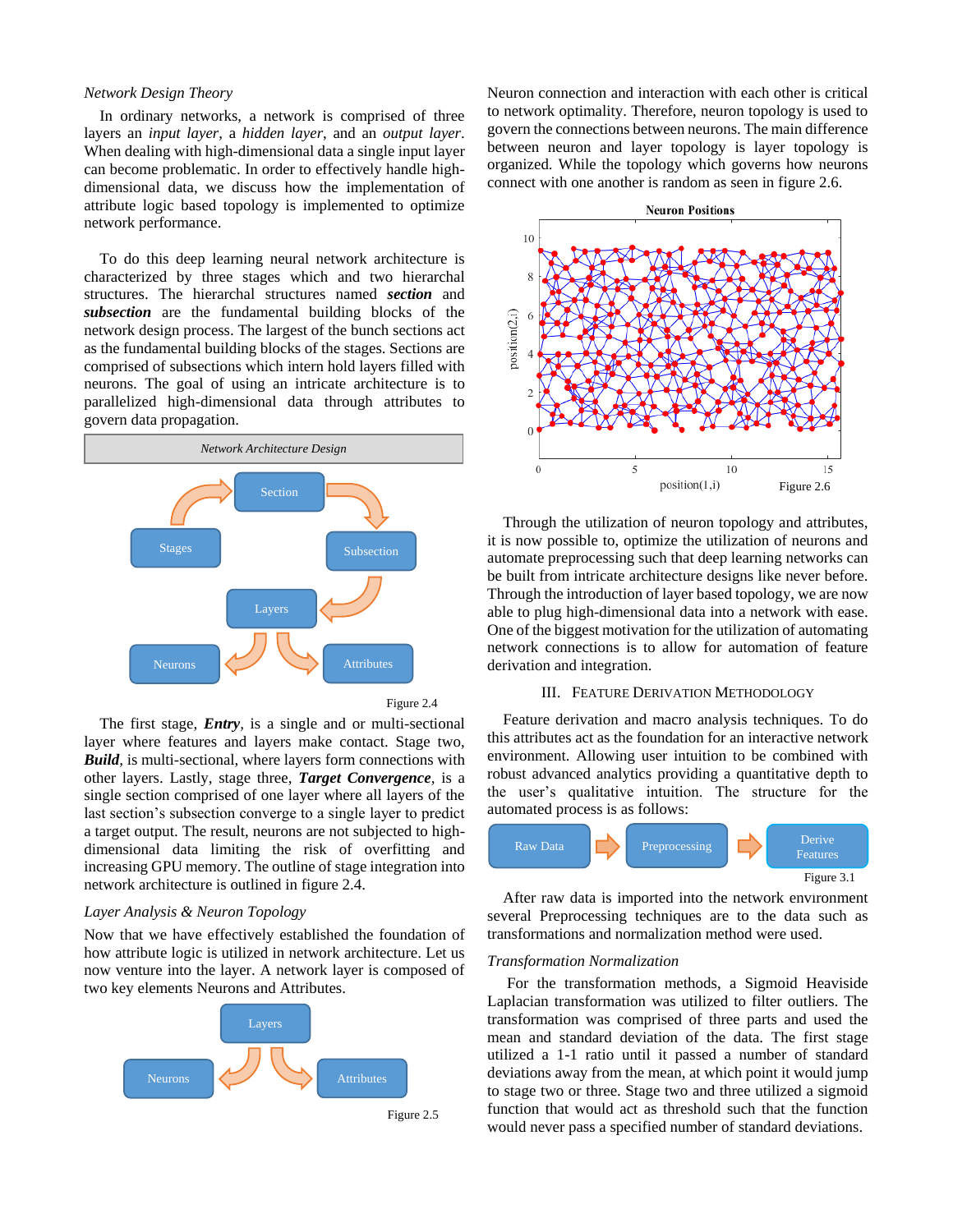## *Micro Time Series Analysis*

The micro analysis utilizes the preprocessed raw data to derive features. The most popular features include simple exponential smoothing, Holt's exponential smoothing, the generalized conditional heteroscedasticity model, stochastic differential equations and other numerical methods such as derivatives. In order to better understand the methods discussed above let us analyze the equations and their implementation.

First, exponential smoothing is one of the most common methods utilized in financial forecasting. Equation 3.2 gives us the simple exponential smoothing forecasting equation<sup>12</sup>:

$$
F_t = \alpha (1 - F_t) \tag{3.1}
$$

$$
F_{t+1} = \alpha A_t + (1 - \alpha) F_t \tag{3.2}
$$

Where  $F_{t+1}$  represents the forecasted expected returns of an asset, and  $\alpha$  is the smoothing parameter or learning factor. With regards to the learning factor  $\alpha$  in simple exponential smoothing. We see the Q-Learning algorithm in equation 3.3 is very similar to simple exponential smoothing. However, in Q-learning, the equation is based on  $a$  set of states  $s$  and  $a$  set of actions  $a$ .

$$
Q(s, a) \leftarrow (1 - \alpha)Q(s, a) + \alpha[sample]
$$
 (3.3)

Holt took simple exponential smoothing to the next level when he modified it such that it could better handle trends. equations 3.3 - 3.5 give us the Holts exponential smoothing and forecasting equations<sup>11</sup>:

$$
F_{t+1} = \alpha A_t + (1 - \alpha)(F_t + T_t)
$$
 (3.3)

$$
T_{t+1} = \gamma (F_{t+1} - F_t) + (1 - \gamma) T_t, \ T_0 = 0 \tag{3.4}
$$

$$
H_{t+m} = F_{t+1} + mT_{t+1} \tag{3.5}
$$

Let  $F_{t+1}$  be the Level equation, T be the trend equation and  $H_{t+m}$  be the forecasting equation. Furthermore, let  $\gamma$  be the smoothing factor or discount factor and  $\alpha$  be the smoothing parameter of the Level equation  $T$  or the learning factor<sup>11</sup>. Please note Holts original publication in 1957 used different equation notation. The notation has been translated to be more modern<sup>11</sup>.

One of the biggest applications of the generalized conditional heteroscedasticity model is assets volatility prediction. Equation 3.6 gives us the Hull representation of the generalized conditional heteroscedasticity model:

$$
\sigma_n^2 = \gamma V_L + \alpha \mu_{n-1}^2 + \beta \sigma_{n-1}^2 \tag{3.6}
$$

Let  $\gamma$  be your weighting factor to your long-term volatility  $V_L$ ,  $\alpha$  be your weighting factor to your returns  $\mu$ , and  $\beta$  be your weighting factor on your variance. Lastly,  $\sigma_n$  is the volatility in the market derived from the generalized conditional heteroscedasticity model.

The last micro time series indicator we will be covering is the stochastic differential equation. The stochastic differential equation encapsulates the Holt exponential moving average and the generalized conditional heteroscedasticity model. Equation 3.6 gives us the stochastic equation defined as<sup>12</sup>:

$$
ds = \mu S dt + \sigma S dx \tag{3.6}
$$

Let S be the price of the asset,  $\mu$  be the drift coefficient defined by the forecasted returns of asset S,  $\sigma$  be the diffusion coefficient current volatility. Next,  $dt$  is defined as your time differential and  $dx$  is defined as the stochastic probability differential.

#### *Macro Analysis*

Another key component to the feature derivation process is Macro-analysis analytics. Macro-analysis utilizes several different feature derivations techniques before undergoing the micro analysis discussed above. These methods include calculating z-scores, standard deviations and variance and other statistical factor to help analyze economic data. Macroeconomic data has extracted been extracted across multiple episodes. The data will then be compressed further via highdimensional data embedding techniques.

# *High-Dimensional Data Embedding*

The main method of high-dimensional data embedding consists of factor analysis and principal component analysis. In figure 3.2 factor analysis is utilized to embed indicator<sub>1</sub> five dimensions of data in a two-dimensional surface. How it works is by calculating the maximum likelihood estimate of the factor loadings. The equation for factor analysis is stated in equation 3.7:

$$
x = \mu + \Lambda f + e \tag{3.7}
$$

Let  $x$  be a vector of observed variables,  $\mu$  be a constant vector of means,  $\Lambda$  be a matrix of factor loadings and  $e$  be a vector of specific independent factors. In order to ensure the data embedding provided by the factor analysis is reliable. Algorithms analyze the covariance matrix of that observed data x. Equation 4.8 is used to calculate the covariance of  $x$ .

$$
cov(x) = \Lambda \Lambda^T + cov(e) \tag{3.8}
$$

When using factor analysis, one of the most critical elements to is understanding is the difference between rotated and unrotated data. Unrotated applies equal weights on all of your variable components. Conversely, the weights of the variable loadings can differ in rotated factor analysis. An example of rotated factor analysis is represented in figure 3.2.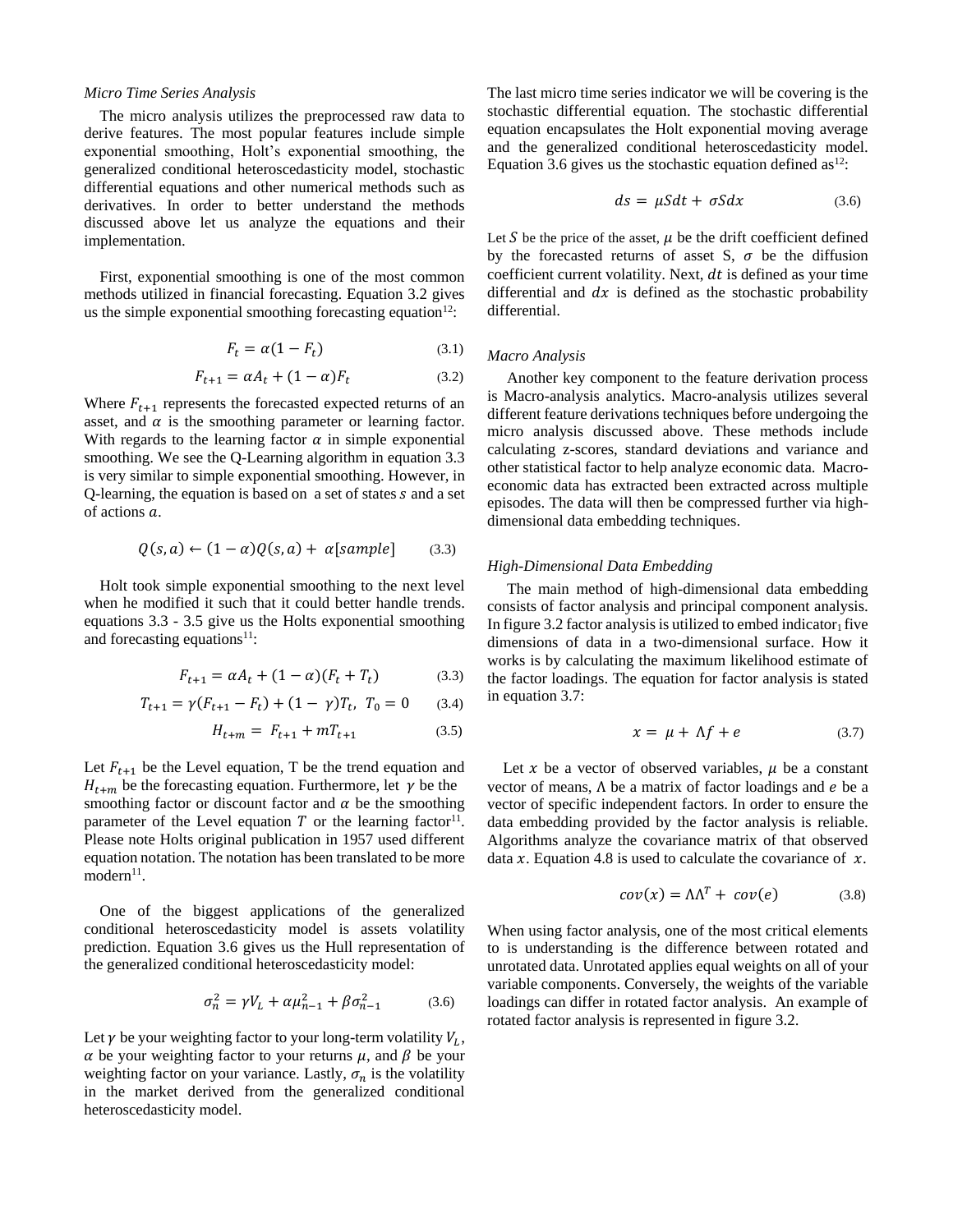

IV. PORTFOLIO OPTIMIZATION METHODS

The portfolio optimizing strategy utilizes a portfolio of two assets and cash. The assets are derived from stocks by using an inverse correlation coefficient maximization function. Such that given assets  $A$  and  $B$ :

$$
f \, max = -\frac{cov(A,B)}{\sigma_A \sigma_B} \tag{4.0}
$$

One the assets have been derived the next step is deciding on how much is to be invested at the risk-free rate given when given a maximum portfolio risk tolerance  $\sigma_{portfolio}$ .<sup>12</sup> To solve for the risk tolerance, we will utilize the risk tolerance equation:

$$
\left(\sigma_{portfolio}\right)^2 = a_1 x^2 + a_2 xy + a_3 y^2 \tag{4.1}
$$

Where the x and y represent the percentage of portfolio capital allocated to the assets<sup>12</sup>. The three coefficients  $a_1, a_2$  and  $a_3$ are defined by:

$$
a_1 = (\sigma_A)^2 \tag{4.2}
$$

$$
a_2 = 2\rho_{AB}\sigma_A\sigma_B \tag{4.3}
$$

$$
a_3 = (\sigma_B)^2 \tag{4.4}
$$

Let  $\mu_A$  be Assets A's forecasted return,  $\sigma_A$  be A's the forecasted variance,  $\mu_B$  be B's forecasted return,  $\sigma_B$  be B's forecasted variance and  $\rho_{AB}$  be the correlation between assets A and B. In order to solve for the portfolio capital allocation of the assets. A maximization function is utilized to forecast asset returns the portfolio<sup>12</sup>. We also introduce a new variable z which represents the capital invested at the risk-free rate of return.

$$
f_{max} = rz + \mu_1 x + \mu_2 y \tag{4.5}
$$

$$
1 = z + x + y \tag{4.6}
$$

Combining the constraint equation, and the maximization equation we are able to produce the following equation which must be maximized $12$ .

$$
f_{max} = r(1 - x - y) + \mu_1 x + \mu_2 y \tag{4.7}
$$

$$
f_{max} = r - rx - ry) + \mu_1 x + \mu_2 y \tag{4.8}
$$

$$
f_{max} = r + x(\mu_1 - r) + y(\mu_2 - r) \tag{4.9}
$$

Now that we have derived all of our formulas we know must now solve for solve for the variables  $\mu_A$ ,  $\mu_B$ ,  $\sigma_A$  and  $\sigma_B$ . First, to calculate the forecasted expected returns we will use

Holts exponential smoothing which was covered in section $11$ 

$$
H_{t+m} = F_{t+1} + mT_{t+1} \tag{4.10}
$$

Next, to forecast the derived asset's volatilities  $\sigma_A$  and  $\sigma_B$  a generalized conditional heteroscedasticity model is used. The general formula for calculating the generalized conditional heteroscedasticity model is seen in equations<sup>1</sup>:

$$
\sigma_n^2 = \gamma V_L + \alpha \beta \sigma_{n-1}^2 + \beta \sigma_{n-1}^2 \tag{4.11}
$$

For more information on the derivation process of the generalized conditional heteroscedasticity model please refer to section feature derivation methodology.

To better understand how portfolio optimization can be utilized let us calculate the maximum capital allocation to assets A and B. Given the risk-free rate is 0.01, Asset B has a forecasted return  $\mu_B = 0.05$ , volatility  $\sigma_B = 0.2$  and asset A has a forecasted return  $\mu_A = 0.1$ , volatility  $\sigma_A = 0.4$  with a correlation to asset B  $\rho_{AB} = -0.5$ . The following graph can be generated by solving the constraint problems. The solution is provided via figure 4.1 below:



#### *Delta Hedging Overview*

One of the most interesting and effective ways to collect the risk-free rate is through delta hedging. In order to better understand the mechanisms behind delta hedging let us price an option which has a payoff in (4.1):

$$
P(S) = \max(0, S(1 - S))
$$
 (5.1)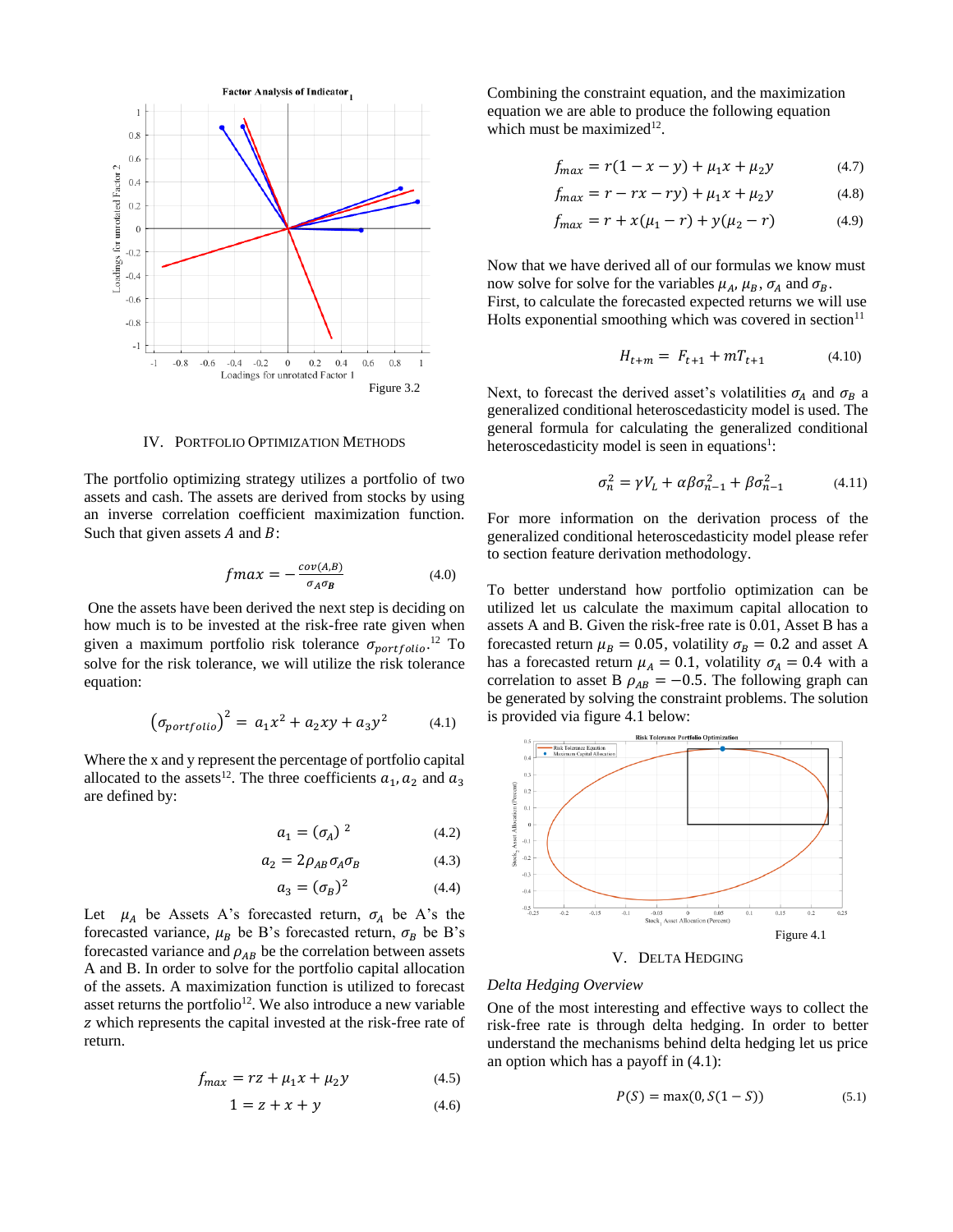Furthermore, the asset price derivative  $S$  can be modeled by the stochastic differential equation outline in  $(4.2)$ <sup>12</sup>:

$$
ds = \mu S dt + \sigma S dx \tag{5.2}
$$

Let,  $dX$  is your probability component, and  $dt$  be the amount of time it takes to update your portfolio<sup>12</sup>. To solve for the partial differential equation and derive the option price derivative  $dV$  to delta hedge the asset we use Ito's lemma (4.3)

$$
dV = V_t dt + V_s dS + \frac{1}{2} V_{tt} (dt)^2 + \frac{1}{2} V_{ss} (dS)^2
$$
 (5.3)

Since, the  $dt$  is considerably we can simplify the equation by assuming  $\frac{1}{2}V_{tt}(dt)^2$  converge to zero

$$
\frac{1}{2}V_{tt}(dt)^2 \to 0 \tag{5.4}
$$

Next, we can now substitute the stochastic differential equation in (4.1) into Ito's lemma to get (4.5) before it is simplified our final result for  $dV$  (4.6) <sup>12</sup>:

$$
dV = V_t dt + V_s(\mu S dt + \sigma dX) + \frac{1}{2}V_{ss}(\mu S dt + \sigma S dX)^2
$$
 (5.5)

$$
dV = \left(V_t + V_s\mu S + V_{ss}\frac{(\sigma S)^2}{2}\right)dt + V_s \sigma dX\tag{5.6}
$$

Now that we have solved for  $dV$  and  $dS$  we can now utilize delta hedging our asset by setting the change of portfolio dΠ equal to the risk-free rate of return in equation (5.7).

$$
d\Pi = V - \Delta(dS) \tag{5.7}
$$

$$
d\Pi = r\Pi dt = rV - r\Delta(dS)
$$
 (5.8)

Since the objective of delta hedging is to eliminate risk in the market we set  $\Delta$  equal to  $V_s$  in equation (4.9) to minimize  $\mathrm{risk}^{12}.$ 

$$
\Delta = V_s \tag{5.9}
$$

Once we substitute in V, dS,  $\&$   $\Delta$  into our portfolio hedging strategy in equation (4.10) the algebra can be boiled down to (4.11):

$$
d\Pi = \left(V_t + V_s\mu S + V_{ss}\frac{(\sigma S)^2}{2}\right)dt + V_s\,\sigma dX - V_s(\mu S dt + \sigma dX) \quad (5.10)
$$

$$
d\Pi = V_t + V_s \mu S dt - V_s \mu S dt + V_s \sigma dX - V_s \sigma dX + V_{ss} \frac{(\sigma S)^2}{2} dt \quad (4.11)
$$

Lastly, it is clear to see we can now derive the solution by setting the two portfolio hedging equations dΠ equal to each other defined in (4.12):

$$
rV - rV_s = V_t + V_{ss} \frac{(\sigma s)^2}{2} dt \tag{5.12}
$$

To model the partial differential equation several methods including implicit, explicit and the Crank method are all applicable<sup>12</sup>. Please note some methods handle boundary conditions better but there are ways for manually adjusting your matrices for an optimal solution. Form the derivation it is clear to see that the risk-free rate of return can be derived via a stochastic differential equation.

#### VI. BENCHMARK & PROCEDURE

#### *Benchmark Overview*

For the performance evaluation of an attribute based deep learning neural network a benchmark will be utilized. of The benchmark will be a standard network design, consisting of an input layer hidden layer and output layer. The performance evaluations will entail data training results such as overfitting, and data correlation. Whereas the performance evaluations will be derived from portfolio analysis $12$ . The portfolios will be derived from the hedging strategy discussed in section portfolio optimization methods.

Portfolio performance will be based on the returns generated by each portfolio. The portfolio will also have the right to collect the risk-free rate of return on cash which has not been invested into assets. For more information on collecting the risk-free rate in the market please refer to section Delta Hedging<sup>12</sup>. The section provides an in-depth look into the partial differential equations which govern Delta Hedging.

The trading will be conducted through the implementation of a portfolio and fund class which has the right to buy and sell shares of company stock. The buying and selling of company shares will be dictated by a set of rules which governs total capital allocation to the market, and how much to invest in stocks. The capital allocation is determined by a maximum portfolio risk tolerance  $\sigma_{portfolio}$  discussed in section Portfolio Optimization Methods<sup>12</sup>. Second, several Fundamental rules such as only invest in a company that has positive future returns, and maximum percent portfolio allocation threshold are defined in the trading algorithm. With regards to the risk-free rate of return *Delta Hedging* company returns will not be derived from shares of stock. Rather the risk-free rate of return will be set arbitrarily to 0.02.

Lastly, a benchmark will be utilized in order to better judge the performance of both the baseline and Attribute Network. The benchmark we are using will be the S&P 500 Index returns. The S&P Index is seen as a reputable leading indicator for U.S. equities<sup>7</sup>. For the returns of the S&P 500 Index please refer to S*&P Returns* table below:

S&P RETURNS

| Year      | <b>Ouarterly Returns</b> |           |           |           | <b>Returns</b> |
|-----------|--------------------------|-----------|-----------|-----------|----------------|
| Ouarter 1 |                          | Ouarter 2 | Ouarter 3 | Ouarter 4 | <b>Total</b>   |
| 2016      | 0.77                     | 1.90      | 3.31      | 3.25      | 9.54           |
| 2015      | 0.44                     | $-0.23$   | $-6.94$   | 6.45      | $-0.73$        |
| 2014      | 1.30                     | 4.69      | .61       | 4.39      | 11.39          |

#### *Calculation Overview*

Over 1.5 million raw data targets will be predicted from two main components. The first component will be comprised of features derived from daily stock market data. The daily stock market data will consist of the high, low and closing price of US Equities over the last decade. Second, an array of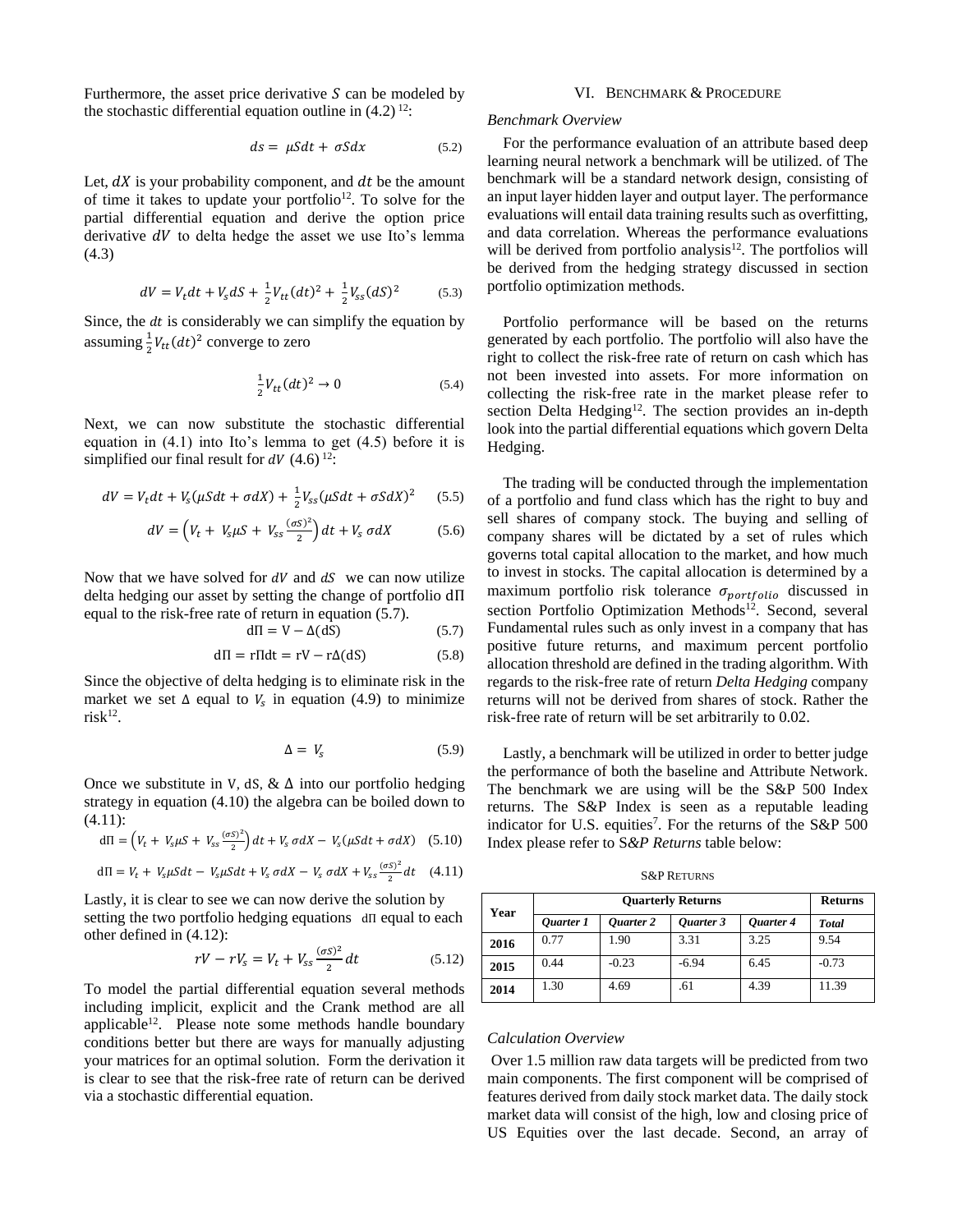company's financial fundamentals which utilize regression analysis. The financial fundamentals will consist of company assets, liabilities, income, and debt.

Next, the universe will consist of all US Equities with a midcap above twenty million dollars. The target output will be the log return of the company's shares which is then converted into a price. For the sources of the raw data please refer to section *Model Overview*: *Source Outline*.

# VII. NETWORK RESULTS

# *Network Overview*

Both the Attribute and Baseline networks were trained on over 1.5 million targets. The performance factor was based on a portfolio investment strategy. Both network portfolios utilized the same hedging and optimization techniques. The hedging strategy utilized macro and micro analysis of the data returned by the network. The macro component determined how much of your portfolio should be invested in assets and what percentage of portfolio capital should collect the riskfree rate of return. Please note portfolio capital was allocated to the assets which intern was distributed among the underlying assets.

## *Portfolio Performance Evaluation*

The Attribute Network or Network I outperformed both the baseline network and the benchmark S&P Returns as shown table *Network I returns*:

NETWORK I RETURNS TABLE

| Year |           | <b>Returns</b> |           |           |              |
|------|-----------|----------------|-----------|-----------|--------------|
|      | Ouarter 1 | Ouarter 2      | Ouarter 3 | Ouarter 4 | <b>Total</b> |
| 2016 | 8.6508    | 5.2596         | 7.2597    | 13.6336   | 34.8037      |
| 2015 | 4.6540    | 3.7583         | 2.0595    | 3.6856    | 14.1574      |

Conversely, the returns derived from the baseline network significantly underperformed both Network I and the S&P Returns. One of the main reasons for the low returns was the limited allocation of funds to shares of the underlying assets. Rather, the capital was invested in risk-free rate of return. In the section *Discussion* we will give a more in-depth explanation as to why the baseline portfolio underperformed as it did.

BASE LINE NETWORK TABLE

| Year | <b>Quarterly Log Returns</b> |           |           | <b>Returns</b> |              |
|------|------------------------------|-----------|-----------|----------------|--------------|
|      | Ouarter 1                    | Ouarter 2 | Ouarter 3 | Ouarter 4      | <b>Total</b> |
| 2016 | 0.7412                       | 0.6259    | 0.7639    | 0.7658         | 2.8401       |
| 2015 | 0.6256                       | 0.5613    | 0.4071    | 0.7803         | 2.3743       |

#### *Portfolio Optimization*

The following portfolio optimization parameters were the same for both the Attribute and Baseline Networks. The first step in portfolio optimization is to determine the amount of capital invested at the risk-free rate, and how much to invest in the shares of the underlying assets. The capital allocation was determined by a maximum risk tolerance  $\sigma_{portfolio}$ which was set to 0.1 in the portfolio management class. To determine the macro-economic asset returns  $\mu$  Holt's exponential smoothing was used. The hyper-parameters for Holts exponential smoothing were a learning rate of  $\alpha = 0.45$ and a discount factor of  $\gamma = 0.5$ . Lastly, the risk-free rate of return was set to  $r = 0.02$  per year. For more information on how Holt's equation was utilized please refer to section Feature Derivation and Methodology

#### *Portfolio Optimization Methods*.

Next, to forecast the macroeconomic portfolio volatility a generalized conditional heteroscedasticity model was used. The parameters of the model were set to,  $\gamma = 0.01$ ,  $\alpha = 0.075$ , and  $\beta = 0.27$ . Lastly, the long term volatility  $V_L$  was derived from historical data where as  $\mu_{n-1}$  used the predicted network data which undergone further processing through Holts equation. For more information on how the hyper-parameters of the generalized conditional heteroscedasticity model were calculated, please refer to section *Portfolio Optimization Methods*.

#### *Training Evaluation*

The network training preformed significantly better than the baseline network with absolutely no overfitting as seen in figure 7.1. One of the most impressive performance evaluation metrics Network I exceled at was the high correlation of target to target prediction in the data. The results of the training data can be seen in the table Training Data:

| TRANING DATA TABLE |
|--------------------|
|--------------------|

|                 | <b>Correlation Value</b> |                 | Percent       |
|-----------------|--------------------------|-----------------|---------------|
| Type            | Network I                | <b>Baseline</b> | Data Division |
| <b>Training</b> | 0.9152                   | 0.3113          | 0.8000        |
| Validation      | 0.9059                   | 0.3015          | 0.1000        |
| Test            | 0.8957                   | 0.3068          | 0.1000        |

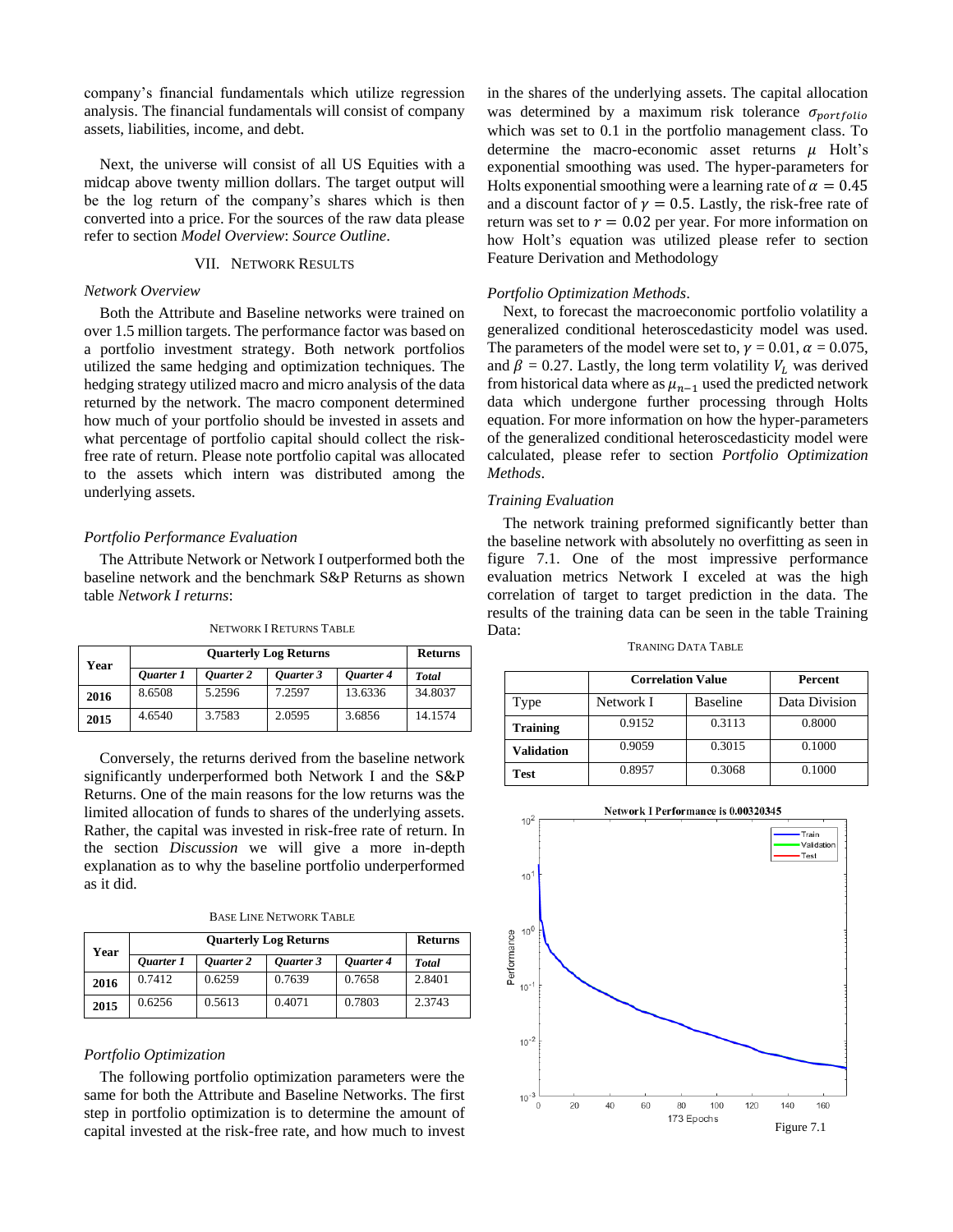# *Data Normalization*

The following methods discussed in *Data Normalization*  will only apply to the Attribute Network. Various automated, preprocessing, feature derivation and macro-analysis techniques were applied to the dataset. Preprocessing methods include standard scaling normalization methods while the transformations methods used by the Sigmoid Heaviside Laplacian transformation. The Heaviside function was set to a 3 standard deviations and cap of 6 standard deviations.

## *Micro Feature Derivation*

The following methods discussed in *Micro Feature Derivation* will only apply to the Attribute Network. For time series feature derivation. Holt's exponential smoothing with a learning factor of  $\alpha = 0.5$  and a discount factor of  $\gamma = 0.5$ . Next, stochastics differential equations were another Indicator. To calculate the asset forecasted returns  $\mu$  of company stock Holt's exponential smoothing was used. The hyper parameters for Holts exponential smoothing used a learning factor of  $\alpha = 0.45$  and a discount factor of  $\gamma = 0.5$ . Next, to forecast a company asset's volatility a generalized conditional heteroscedasticity model was used. The parameters of the model were set to,  $\gamma = 0.01$ ,  $\alpha = 0.075$ , and  $\beta$  = 0.27. For more information on the derivation of the stochastic derivation and Holts equation please refer to section feature derivation.

## *Macro Feature Derivation*

The following methods discussed in *Macro Feature Derivation* will only apply to the Attribute Network. Macroanalysis analytics consisted of two stages and utilized several statistical calculations. The statistical calculations included variance, z-scores, and standard deviations to model economic data of multiple companies on a specific day. To relate the macro-economic data back to episode data two indicators were used. The first, denoted as ∆ was the difference between the episode value and the mean of the sample data of all the episodes on a specific date. Second, was the delta ∆ weighted by the standard deviation. After the Macro features have been derived they underwent further micro analysis. Since The high-dimensionality of the compounded Macro-data via had to be Compressed.

The high-dimensional macro-data was compressed via both factor analysis and principal component analysis through the uses of Matlab built in statistics and machine learning toolbox. A minimum covariance threshold for the loadings was set to 0.65 such that any loading with a correlation less than .65 would be rejected. Principal component analysis was able to be used as well. However, factor analysis utilized a variance maximization rotation. Therefore, since principal component analysis is based on similar variance optimization strategy it's integration into data analysis was discouraged. For more information on the data embedding strategy please refer to the feature derivation section which discusses highdimensional data embedding strategies.

## *Architecture Design of Attribute Network*

The Network architecture was created using the Network Layer Architecture Class. The overall design utilized a total of 45 inputs, which were imported into the network via a five subsection feature convergence entry stage. Afterwards the entry fed into a five sections build stage followed by a single section convergence stage. Each layer had a maximum neuron capacity of 283 with an 85 neuron coefficient factor per-input as shown in the figure below:



The network and its topology was designed utilized an array of classes and toolboxes. Several of the classes and toolboxes were specially developed for a universal interface between network and user. While other classes and toolboxes were provided by Matlab. For more information on which classes, and toolboxes were utilized table please refer to table 5.1. Note over seventy-five classes were developed in order to make informed market prediction. Therefore, only the most relevant classes and toolboxes will be discussed.

#### VIII. DISCUSSION

#### *Small Step to Big Things*

The beauty of attributes goes beyond a stunning network architecture. Attributes open up a channel of communication between user and network. Allowing human intuition to be combined with network analytics in a way we are already are familiar with. Whether we are sending an email to a friend or buying items on line we are communicating with technology to accomplish an end goal.

Through the use of communication between user and network we are creating an environment which encapsulates all of the complexities of behind building and training networks. Allowing for feature to be derived to be derived with ease and the integration of high-dimensional data in a network to be even easier.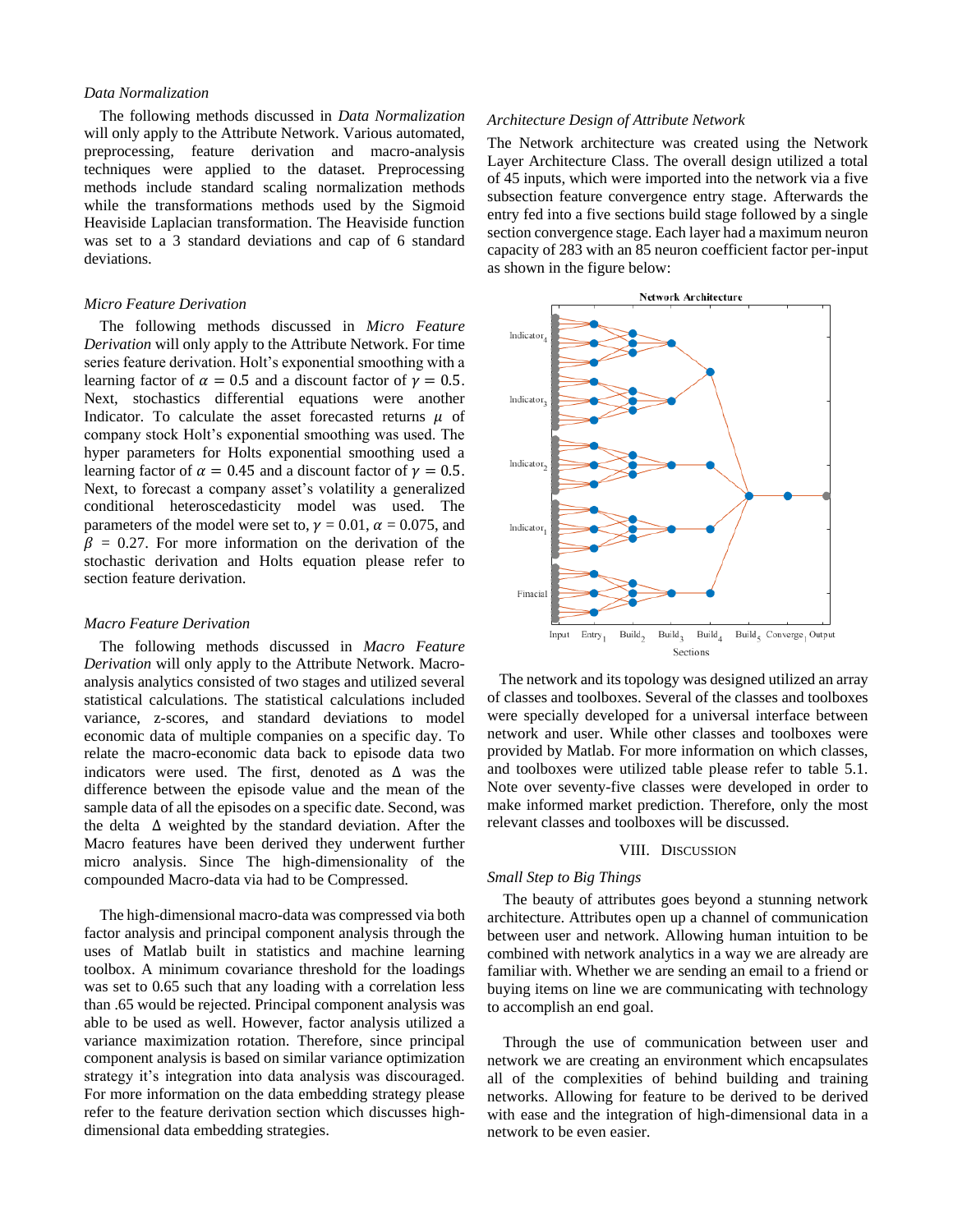# *Experiment Discussion*

When comparing the baseline network and Network I there is no questioning what the power of an attribute based system can do for you. Through predicting returns to a significantly higher degree of accuracy Network I was able to be easily embedded into complex hedging strategies to produce optimal results, while balancing risk.

Conversely, the baseline network failed to produce reliable results. The portfolio hedging strategy deemed the derived assets to be volatile and unreliable. The high volatility and unreliable returns increased the portfolio capital invested at the risk-free rate of return rather than in the shares of the underlying assets.

As for the training with regards to overfitting both the Attribute based network and the baseline network performed very well. However, if you look closely at the Network I Training graph you will see that the results could have even more optimal as the training curves had not fully converged. The reason the Network's I training was stopped early was because it had been training for nearly six days and I needed to preform portfolio analysis.

Lastly, the correlation between the target inputs and outputs was significantly higher for Network I than the baseline network. The reason for the change in correlation between the target outputs and predicted target outputs was because of the feature derivation, and the depth of the network. Network I utilized an array of feature derivation techniques covered in section Feature *Derivation Methodology.* Whereas the baseline network utilized no feature derivation.

#### *Portfolio Optimization Discussion*

For future portfolio's the optimization parameters could undergo further optimization. The hedging strategy did not allow for a significant amount of risk. As a result, both Network I and especially the Baseline Network were restrained to significant risk. One of the main motivations behind reducing volatility was because volatile systems the system needs to overcome a barrier of  $\frac{2x}{3}$  percent barrier of non-log returns where x was the last percentage drop. Such that if the returns are not long returns, and the shares follow the pattern:

$$
\frac{-3}{6}, \frac{1}{2}, \frac{-3}{6}, \frac{1}{2}, \dots, \frac{-3}{6}, \frac{1}{2} \to 0
$$
  

$$
\frac{-1}{3}, \frac{1}{2}, \frac{-1}{3}, \frac{1}{2}, \dots, \frac{-1}{3}, \frac{1}{2} \to x
$$

the original investment will converge to zero. Furthermore, where x is the original investment. Therefore, through the following series it is evident the risk threshold should remain low.

## IX. CONCLUSION

In conclusion it is clear to see how an attribute based network provides a new level of performance. When compared to too a standard neural networks the attribute based network dominated the performance evaluation of a two-year portfolio by accumulating a total return of 63.9611 percent Vs. the standard network which only produced a 5.3500 percent return.

However, the attribute has a long way to go. Moving forward furthering the development of new and improved feature derivation techniques is critical to improving performance. More so since the attribute technology has embedded a network inside an environment when will the network use features derived from another networks. Such that the network itself become what the perceptron was to the modern layer.

Next, how can you better combined classification and regression to optimize the returns results. Where the ridged structure which segregates classification from regression becomes one in the same.

Finally, how can we create an easy to use interface to analyze results and better communicate with data rather than through a more interactive user interface. An interface which has the ability to make new AI technology affordable and accessible. By doing so we can replace operations research with Machine learning an AI technology. Adding a degree of value operations research could never provide by quantifying type of qualitative data operations research never could.

## X. RELATED WORKS

Related works consists of holts exponential smoothing analysis which has already been discussed section feature derivation here we will reflect on it. Holts exponential smoothing is very interesting because it utilizes a discounting factor. Second, for the Idea behind the implementation of principal component analysis was provided to me by X. Zhong, D. Enke. However, the paper he utilized a somewhat of abutted approach when deriving his features through principal component analysis. Next, one paper I did find very interesting was Itamar Arel and Derek Rose and Robert Coop on scalable deep learning networks. In many ways the attribute system was inspired by their work but completely different.

## XI. THE MOTIVATION BEHIND THE PAPER

The driving force behind the neural network design discussed in the paper is the concept of an **abstract relativistic systems**. The Abstract system was Inspired by the Lorentz transformation<sup>6</sup>. First introduced in Einstein's revolutionary December of 1916 publication, *Relativity: The Special and General Theory*. Einstein described how the Lorentz transformation<sup>6</sup> utilized a co-ordinate system which allowed the same event to be localized to two frames through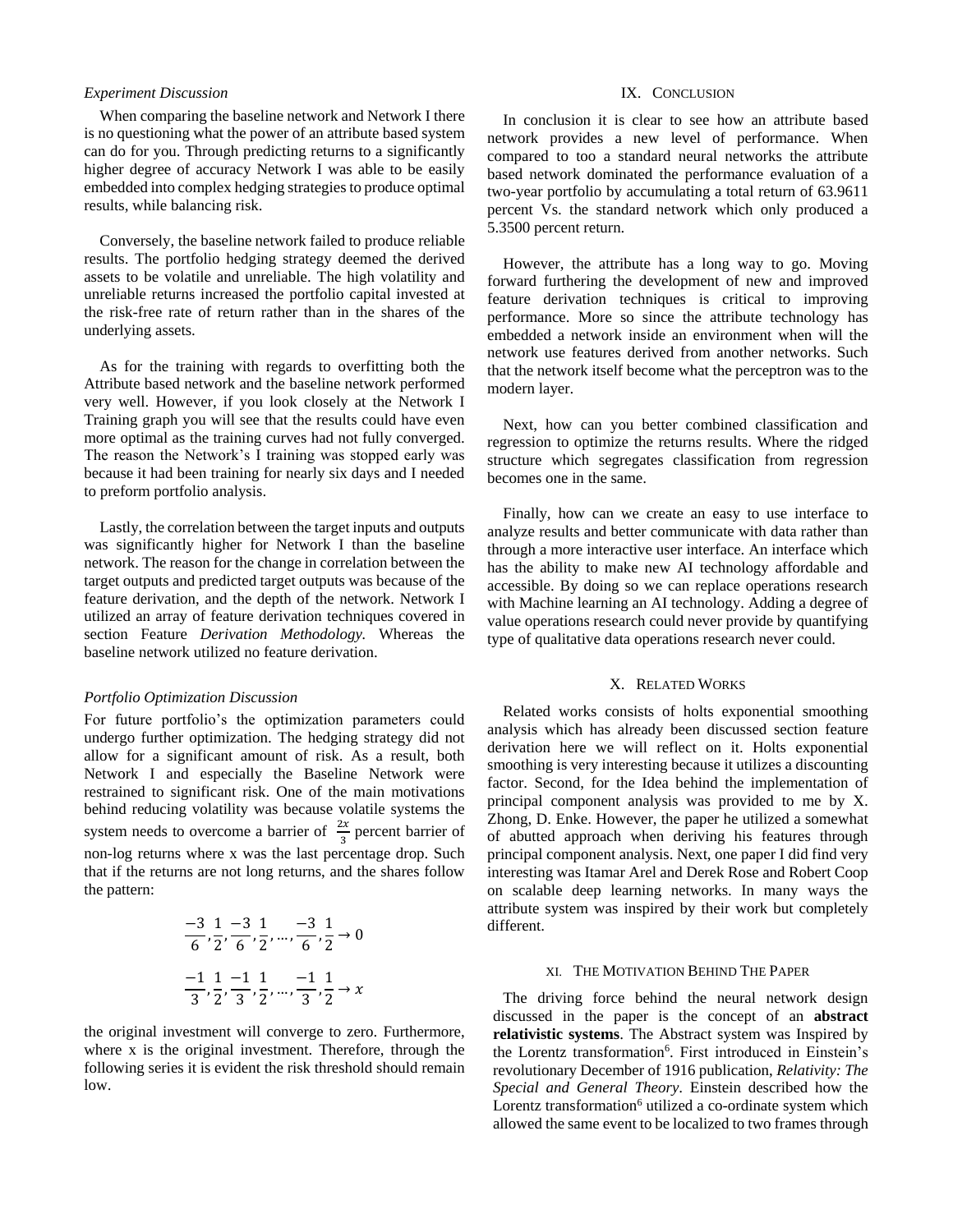coordinate transformation. The result, distances and velocities can be calculated from different frames of reference even if an object is moving close to the speed of light<sup>6</sup>. The main conceptual difference between the Lorentz transformation<sup>6</sup> and relativistic systems is the idea behind the co-ordinate system. A Relativistic System utilizes the coordinate system to quantify the energy potential between the components of a system rather than a distance or velocity. Therefore, to build a relativistic system you must derive features from the energy discrepancies between a system's individual component's frame of reference. The derivation of the features will be discussed in section, *Feature Derivation*.

# *A Tangible Example of a Relativistic System:*

For a tangible example of a relativistic systems let us analyze the socio interaction of person {P} in two scenarios {A, B} where person {P} exists in two different friend group's {A, B} respectively. To make it fun you have the right to buy or short ten percent of person {P} in the two scenarios  ${A, B}$ .

In scenario  ${A}$ , person  ${P}$  exists in group  ${A}$ . Where a completive academic drive to be the best and excel is at the heart of the interdependent relationships that bind the group together. Conversely, in scenario {B} person {P} exists in group  ${B}$ , where individuals are driven to do the minimum amount of work and still be able to do leisurely activities. As a result of group dynamics it is highly probable person {P} in scenario {A}, has a higher potential for growth relative to his state in scenario  ${B}$ . Therefore, person  ${P}$  in scenario {A} would be the optimal buy and person {P} in scenario {B} would be the short.

When dealing with financial systems, the value of a company with respect to its competition, acts in much way the same way as the socio relations between individuals and their friend group. To exploit the nature of relativistic relationships in financial systems, a return on an investment is driven by a company's reversion to its mean **relativistic value.** Relativistic value is the energy potential derived by a components frame of reference relative to other components in a system. Lastly, the value of a company can be broken down into four main components, Macro Data, Micro Data, Micro Relativistic Data and Macro Relativistic Data.



Figure 11.1

#### XII. DATA SOURCES

The Following section will provide tables which outline the souses by which the data was collected. The majority of data was provided through the Bloomberg terminal. Two tables will provide information of company financials and fundamentals. While the other will cover how the Macro-Economic data was derived.

| <b>Company Financials</b>    |                            |                       |  |
|------------------------------|----------------------------|-----------------------|--|
| Type                         | <i>Source</i>              | <b>Time Period</b>    |  |
| Equity                       | Bloomberg                  | Quarterly             |  |
| Liabilities                  | Bloomberg                  | <b>Quarterly</b>      |  |
| Short Term<br>Debt           | Bloomberg                  | Quarterly             |  |
| Long Term<br>Debt            | Bloomberg                  | <b>Quarterly</b>      |  |
| Outstanding<br><b>Shares</b> | Bloomberg                  | Quarterly             |  |
| Income                       | Bloomberg                  | Quarterly             |  |
| Price to Book                | Bloomberg                  | Quarterly             |  |
| Close Price                  | Bloomberg / Yahoo / Finviz | Daily / Daily / Daily |  |
| High Price                   | Bloomberg / Yahoo          | Daily / Daily         |  |
| Low Price                    | Bloomberg / Yahoo          | Daily / Daily         |  |

| Macro-Economic Data          |               |                    |  |
|------------------------------|---------------|--------------------|--|
| Type                         | <b>Source</b> | <b>Time Period</b> |  |
| <b>US Debt</b>               | Bloomberg     | Quarterly          |  |
| <b>Global Interest Rates</b> | Bloomberg     | Quarterly          |  |
| Oil Production               | Bloomberg     | Quarterly          |  |